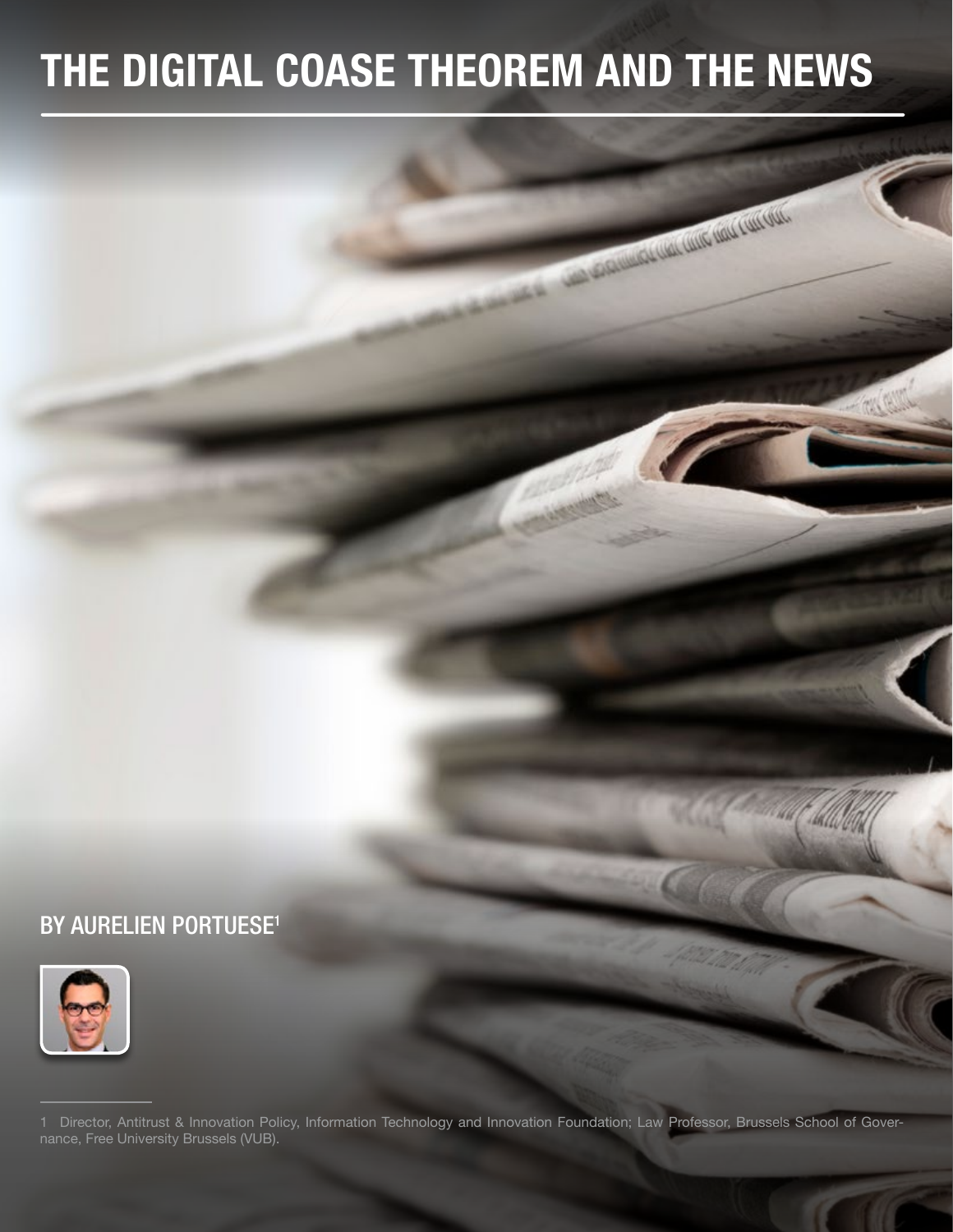# CPI ANTITRUST CHRONICLE Special Edition · March 2021

Regulating Digital Ads: Is a Global [Approach the Way Forward for Japan](https://www.competitionpolicyinternational.com/regulating-digital-ads-is-a-global-approach-the-way-forward-for-japan-and-other-advanced-economies)  and Other Advanced Economies?

*By Renato Nazzini*

Recent Developments in Competition [Law and Policy in the Digital Economy](https://www.competitionpolicyinternational.com/recent-developments-in-competition-law-and-policy-in-the-digital-economy-in-japan)  in Japan

*By Toshio Dokei, Arthur M. Mitchell, Hideo Nakajima & Takako Onoki*

[The Battles Between Google, Facebook,](https://www.competitionpolicyinternational.com/the-battles-between-google-facebook-and-news-media-proprietors-over-fair-value-exchange-for-news-content)  and News Media Proprietors Over Fair Value Exchange for News Content

*By Peter Leonard*

The Rise (and Rise) of Concerns With [Bargaining Power Imbalances: A Look](https://www.competitionpolicyinternational.com/the-rise-and-rise-of-concerns-with-bargaining-power-imbalances-a-look-at-the-acccs-perishable-agricultural-goods-report)  at the Accc's Perishable Agricultural Goods Report

*By George Siolis & Jennifer Swart*

#### Competition in Online Markets

*[By Jeff Paine, Sarthak Luthra & Edika Amin](https://www.competitionpolicyinternational.com/competition-in-online-markets)*

4

[The Digital Coase Theorem and the](https://www.competitionpolicyinternational.com/the-digital-coase-theorem-and-the-news)  **News** 

*By Aurelien Portuese*

#### [Platform Markets: The Antitrust](https://www.competitionpolicyinternational.com/platform-markets-the-antitrust-challenge-in-india)  Challenge in India

*By Dr. Geeta Gouri*

### The Digital Coase Theorem and the News

#### *By Aurelien Portuese*

The rise of news aggregator apps has spurred legislative initiative across the globe due to the lawmakers' ability to represent the interest of local trade associations – namely, traditional news publishers. To a perceived problem, the traditional approach has consistently been to identify the negative externalities created by news aggregator apps at the expense of traditional news publishers. The traditional approach nevertheless lies upon numerous pitfalls and a partial analysis of the situation, hence favoring inefficient outcomes. This Article offers an alternative approach. This approach spawns from the tradition first incepted by Nobel Prize Laureate Ronald Coase. Applying the Coase Theorem to the digital journalism problem identified, this Article proposes a "Digital Coase Theorem" where an efficient outcome is reached and where innovation is optimally incentivized.

## Scan to Stay Connected!

Scan here to subscribe to CPI's **FREE** daily newsletter.

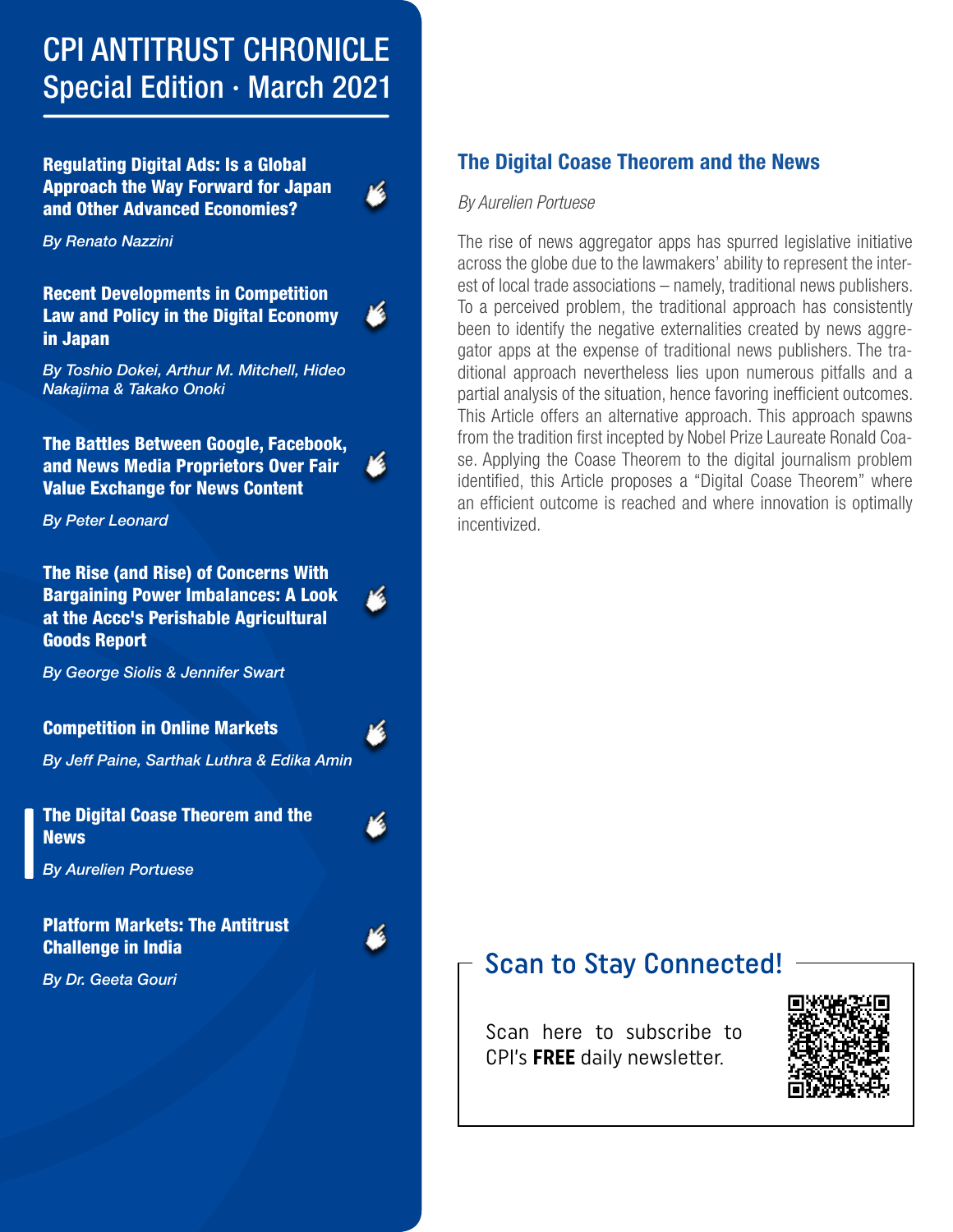#### I. INTRODUCTION: THE NATURE OF THE PROBLEM

The rise of digital platforms has enabled individuals worldwide to access news articles with unprecedented ease.2 Digital companies have innovated and designed applications whereby individuals can access tailor-made news content (hereafter, the "news aggregator apps"). The multiplication of news aggregator apps has not eclipsed the ascendency of two highly appealing companies to users: the social media platform Facebook and the search engine Google.<sup>3</sup> These two companies have designed complex algorithms to best suit the individuals' preferences concerning news topics and trends.

#### *A. The Problem Identified*

News aggregator apps, including Facebook and Google, curate online third-party news but do not publish them (hereafter, the "news publishers"). News aggregators are legion and include medium-sized companies as well as digital leaders.4 On the other hand, news publishers, from newspapers to magazines, have traditionally been slow to react to the on-going digital innovation which has disrupted the way individuals consume news: printed matter, generating income streams by selling physical copies and by the advertising included inside, were gradually but inevitably on the wane as individuals vastly preferred digital news format, which in many cases were harder to monetize.<sup>5</sup> Traditional news publishers experienced a sizable decrease in their revenues. Most of them developed their apps, and all of them were referenced in news aggregator apps as a necessary venue for increasing web traffic to their websites.<sup>6</sup> While on the publisher websites, readers generate income through advertising revenues associated with articles, through paywalls, $^7$  or a combination of the two.

Nevertheless, publisher trade associations coalesced to lobby governments and raise awareness about the news publishers' decrease in revenue in the digital age. Allegedly, their revenues through

both their own websites and their reference in news aggregator apps were much lower than previously realized. Admittedly, news publishers' unpreparedness to digital disruption and the increased competition in news markets with online-only news platforms, thanks to the digital disruption, all contributed to a noticeable decrease in revenues.

The coalition of news publishers experiencing a loss of revenues generated anger, frustration, and the need to push for government interventions, through regulations and subsidies, to preserve the "traditional" model of curating news articles.<sup>8</sup> Because the news aggregator apps were designated as the source of the decline in news publishers' revenue, governments felt the need to intervene to save news publishers and increase their profitability, news publishers argued worldwide. The problem was easily identified. The scapegoats were quickly singled out; since news aggregator apps used excerpts and pictures from news articles (socalled "snippets") protected under copyright laws, governments had to regulate the use of protected content by news aggregator apps. The news publishers argued these aggregator apps freerode on news publishers' copyrights while generating their own advertising revenue.

<sup>2</sup>  Damian Radcliffe & Christopher Ali, Local News in a Digital World: Small-Market Newspapers in the Digital Age, *Tow Center for Digital Journalism, Tow/Knight Report*, Fall 2017; Jahangir Karimi, Zhiping Walter, The Role of Dynamic Capabilities in Responding to Digital Disruption: A Factor-Based Study of the Newspaper Industry, 32 *Journal of Management Information Systems* 1, 39-81 (2015).

<sup>3</sup>  Celina Ribeiro, Can Australia Force Google and Facebook to Pay for News? *Wired*, August, 30, 2020.

<sup>4</sup>  Angela M. Lee & Hsiang Iris Chyi, The Rise of Online News Aggregators: Consumption and Competition, 17 *The International Journal on Media Management* 1, 3-24 (2015); Chris Fitzgerald, 7 Great News Aggregator Websites You Should Check Out (Plus How to Build Your Own), *Themeisle*, January 13, 2021 (where none of them are either Google or Facebook); Doh-Shin Jeon, Nikrooz Nasr, News Aggregators and Competition among Newspapers on the Internet, 8 *American Economic Journal* 4, 91-114 (2016); Doh-Shin Jeon, Economics of News Aggregators, *Toulouse School of Economics Working Paper N°18-912*, April 2018.

<sup>5</sup>  George Brock, *Out of Print: Newspapers, journalism and the business of news in the digital age*, London: Kogan Page Limited (2013); Derek Thompson, The Print Apocalypse and How to Survive It, *The Atlantic*, November 3, 2016; OECD, The Evolution of News and the Internet, *DSTI/ICCP/IE(2009)14/FINAL,* June 11, 2010.

<sup>6</sup>  Elizabeth Grieco, Fast facts about the newspaper industry's financial struggles as McClatchy files for bankruptcy, *Pew Research Center, February* 14, 2020.

<sup>7</sup>  Or "datawall" on based on an ad-funded business model, see Tom Evens, Kristin Van Damme, Consumers' Willingness to Share Personal Data: Implications for Newspapers' Business Models, 18 *International Journal on Media Management* 1, 25-41 (2016).

<sup>8</sup>  Kristy Hess, The government's regional media bailout doesn't go far enough – here are the reforms we really need, The Conversation, August 19, 2020; Bree Nordensen, The Uncle Sam Solution, *Columbia Journalism Review,* September-October 2007; Jelle Boumans, Subsidizing The News? *Journalism Studies*, 2264-2282 (2017); Marc Tracy, With Little Hesitation, Struggling News Outlets Accept Federal Aid, *The New York Times,* April 29, 2020; Charles Rusnell, Financially struggling newspapers to get federal money within weeks, heritage minister says, *CBC*, April 27, 2020.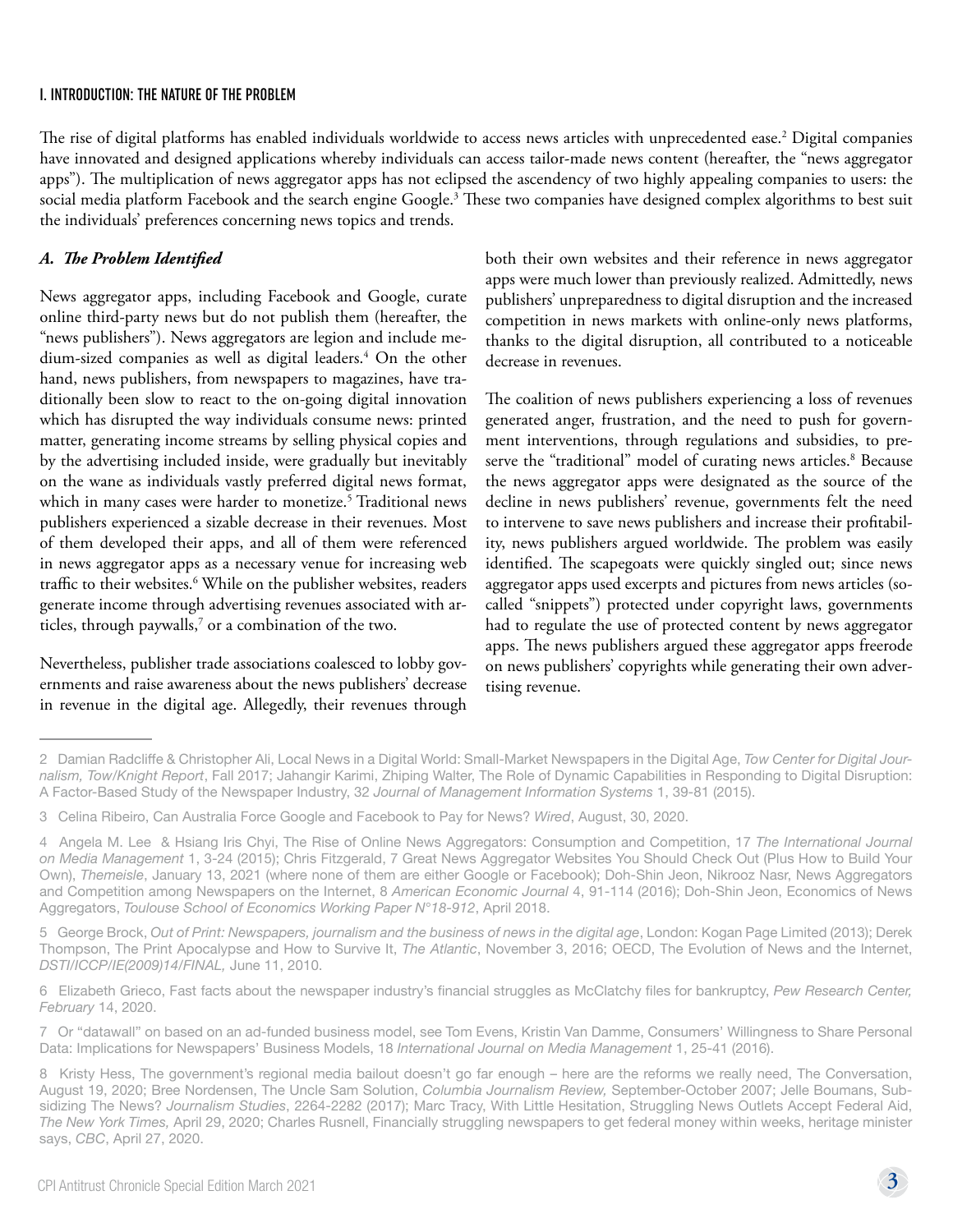In comparison, news publishers' advertising revenues depleted mostly because individuals were satisfied with the excerpts of news articles and were often unwilling to click through to visit the news publishers' websites. Therefore, news publishers argued that news aggregator apps created a negative externality by freeriding legally protected content. More eloquently, Facebook and Google were identified amongst the news aggregator apps responsible for such freeriding as the perfect scapegoats. The media and Government then shifted their focus to consider how best to regulate their practices.<sup>9</sup>

This problem has been addressed in two alternate, yet comparable, ways the Australian solution of a Code and the French solution of court proceedings.

#### *B. The Solutions Compared*

The Australian Government intervened to protect traditional news publishers' income with a so-called "Media Bargaining Code."10 Assuming that news aggregator apps, especially Facebook and Google, enjoy an excellent monopsony power at the expense of traditional news publishers, the Australian Government's goal is to address bargaining power imbalances between Australian news publishers and digital platforms. The chosen digital platforms are only Facebook and Google due to a discretionary selection amongst many other news aggregator apps. The mandatory Code forces news aggregator apps Facebook and Google to "adequately" compensate news publishers for viewing monetization and revenue-sharing commitments. By designing a bargaining framework to address the digital platforms' monopsony powers, the Code requires digital platforms to reach an agreement, "in good faith," with news publishers within three months after the Code comes into effect. Should the negotiations fail to reach an agreement or the agreement raise disputes, a third-party mediator could force the digital platforms to pay for using the articles' excerpts. The legislative obligation to financially compensate for the negative externality created by digital platforms' use of snippets at the expense of news publishers is equivalent to a fiscal tax, given the financial levy's mandatory aspect. The economic rationale underpinning such fiscal duty appears blatant: it is a Pigouvian tax.<sup>11</sup> Named after Arthur Charles Pigou, such a financial duty aims to internalize the negative externality created by the tortfeasor. Here, the financial duty paid directly to news publishers is expected to cause Facebook and Google to internalize the alleged externality stemming from the use of news publishers' snippets without compensation.

The French approach to the problem illustrates another solution. The European Union has copyright legislation encompassing eleven directives and two regulations. Of highest relevance, the 2019 EU Directive on copyright and related rights in the Digital Single Market enshrines news publishers' entitlement to be remunerated for snippets referenced by news aggregators.<sup>12</sup> The justification for such compensation are the so-called "neighboring rights" – a regulation-created right granting content creators a right to be compensated whenever a reference to their creations are made. Thus, news publishers become entitled to remuneration whenever snippets of their articles, albeit protective of copyrights thanks to paywalls, are referenced by news aggregators. Article 18 of the Directive states that "Member States shall ensure that where the authors and performers license or transfer their exclusive rights for the exploitation of their works or other subject matter, they are entitled to receive appropriate and proportionate remuneration" but also paradoxically and immediately states that "in the implementation in the national law of the principle set out in paragraph 1, Member States shall be free to use different mechanisms and take into account the principle of contractual freedom and fair balance of rights and interests." The regulator can interfere in such contractual freedom and set the allegedly appropriate remuneration. This is precisely what occurred in France, where the French Competition Authority delivered a decision on April 9, 2020, where interim measures against Google were imposed.<sup>13</sup>

<sup>9</sup>  Cecilia Kang, The Decimation of Local News Has Lawmakers Crossing the Aisle, *The New York Times*, January 12, 2020; John Horgan, How Facebook and Google are killing independent journalism, *The Irish Times,* July 13, 2016; Shira Ovide, Google and Facebook Killed Free Media, August 9, 2016; Jawad Iqbal, Tech giants can't be allowed to kill local journalism, *The Times*, October 6, 2020; Adrienne Lafrance, The Mark Zuckerberg Manifesto Is a Blueprint for Destroying Journalism, *The Atlantic*, February 17, 2017; Jill Lepore, Does Journalism Have a Future? *The New Yorker*, January 28, 2019.

<sup>10</sup>  The Parliament of the Commonwealth of Australia, House of Representatives, *Treasury Laws Amendment (News Media and Digital Platforms Mandatory Bargaining Code) Bill 2002*, December 9, 2020, [https://parlinfo.aph.gov.au/parlInfo/search/display/display.w3p;page=0;que](https://parlinfo.aph.gov.au/parlInfo/search/display/display.w3p;page=0;query=BillId:r6652%20Recstruct:billhome)[ry=BillId:r6652%20Recstruct:billhome](https://parlinfo.aph.gov.au/parlInfo/search/display/display.w3p;page=0;query=BillId:r6652%20Recstruct:billhome); Australian Competition & Consumer Commission, *Mandatory News Media Bargaining Code*, Concepts Paper, May 19, 2020, [https://www.accc.gov.au/system/files/ACCC%20-%20Mandatory%20news%20media%20bargaining%20code%20](https://www.accc.gov.au/system/files/ACCC%20-%20Mandatory%20news%20media%20bargaining%20code%20-%20concepts%20paper%20-%2019%20May%202020.pdf) [-%20concepts%20paper%20-%2019%20May%202020.pdf](https://www.accc.gov.au/system/files/ACCC%20-%20Mandatory%20news%20media%20bargaining%20code%20-%20concepts%20paper%20-%2019%20May%202020.pdf).

<sup>11</sup>  Arthur Charles Pigou, *The Economics of Welfare,* London: MacMillan & Co. Ltd (1920), <https://archive.org/details/dli.bengal.10689.4260>.

<sup>12</sup>  Directive (EU) 2019/790 of the European Parliament and of the Council of 17 April 2019 on copyright and related rights in the Digital Single Market and amending Directives 96/9/EC and 2001/29/EC, L 130/92, May 17, 2019.

<sup>13</sup>  French Competition Authority, Decision 20-MC-01 of April 9, 2020 on requests for interim measures by the Syndicat des éditeurs de la presse magazine, the Alliance de la presse d'information Générale and others and Agence France-Presse, April 9, 2020, [https://www.autorit](https://www.autoritedelaconcurrence.fr/sites/default/files/integral_texts/2020-06/20-mc-01_en.pdf)[edelaconcurrence.fr/sites/default/files/integral\\_texts/2020-06/20-mc-01\\_en.pdf](https://www.autoritedelaconcurrence.fr/sites/default/files/integral_texts/2020-06/20-mc-01_en.pdf).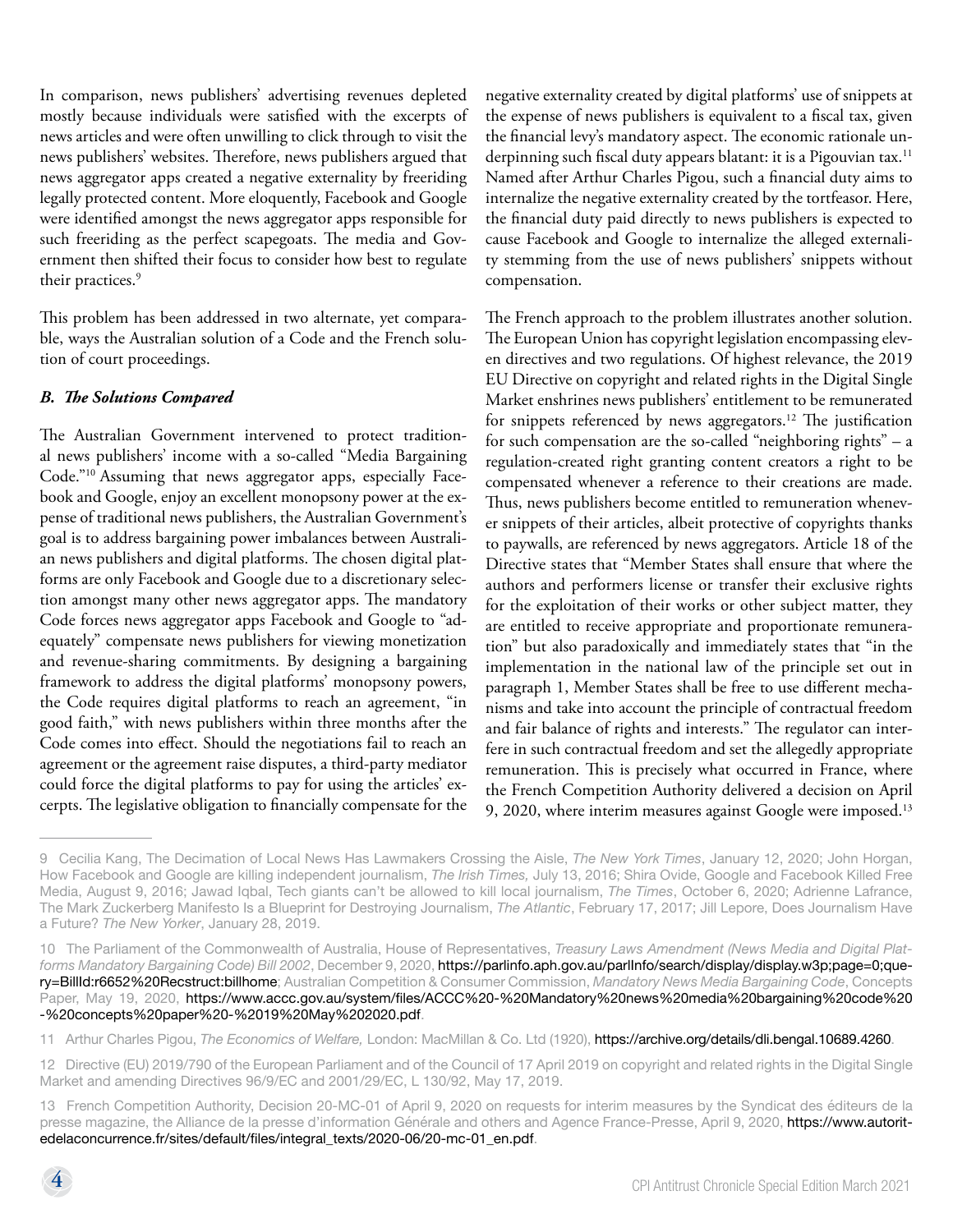The claimant, the French trade association of news publishers and others ("Alliance de la presse d'information Générale" and others and Agence France-Presse), protested that Google preferred to no longer show snippets rather than remunerating news publishers for snippets' display. After having granted Google free licenses for their snippets' use and display, news publishers were granted the right to force Google to display and pay for these snippets, even though the European Directive and French implementing law only required duty to negotiate fairly should Google want to display snippets. The Paris Appeal Court has confirmed the French competition authority's decision on October 8, 2020.14 Akin to the Australian approach where the forced display of snippets is associated with a forced remuneration, the French approach to sue Google is tantamount to enforcing a Pigouvian tax. The French decision requires Google to enter negotiations with no other outcome possible but to display and pay for the snippets it wanted to withdraw.

Both approaches, the Australian Code and the French proceedings, entice a Pigouvian tax aimed at internalizing the perceived negative externality created by Google or Facebook when using snippets of news publishers' articles. Both approaches, it can be argued, have pitfalls if one ponders the reciprocal nature of the problem identified.

#### *C. The Reciprocal Nature of the Problem*

Both approaches address the identified disagreement as a problem where digital platforms, arbitrarily confined to Google and Facebook, are considered freeriding on the value created by news publishers without generating an added value when displaying snippets. This inaccurate view overlooks the so-called reciprocal nature of transaction costs, as seminally emphasized by Nobel Prize laureate Ronald Coase.<sup>15</sup> Coase indeed stressed that:

"The traditional approach has tended to obscure the nature of the choice that has to be made. The question is commonly thought of as one in which A inflicts harm on B and what has to be decided is: how should we restrain A? But this is wrong. We are dealing with a problem of a reciprocal nature. To avoid the harm to B would inflict harm on A. The real question that has to be decided is: should A be allowed to harm B or should B be allowed to harm A? The problem is to avoid the more serious harm."16

In the problem inquired, we can certainly acknowledge the use by digital platforms of articles' snippets under copyright protection. However, these snippets are licensed for free to digital platforms such as Google and Facebook.<sup>17</sup> Additionally, many news publishers post these snippets themselves on social media platforms.<sup>18</sup>

More importantly, the externalities never are one-sided, as eloquently demonstrated by Ronald Coase's demonstration of the reciprocal nature of the problem of transaction costs. Indeed, in our case, Google and Facebook (and many other news aggregator apps) may cause an externality by using and referencing snippets created and curated by news publishers. However, Google and Facebook's use of snippets also generate incommensurable benefits to news publishers; it provides free referencing, thereby developing web traffic to websites where the news publishers can earn revenues through advertisements and paywalls.19 Consequently, the news aggregator apps, notably Google and Facebook, generate a positive externality towards news publishers. Their referencing generates massive web traffic and high exposure to internet users' attention. They attract clients to news publishers' websites in the manner of Yellow Page listings used to attract potential clients to professionals. The fact that Google and Facebook, among others, reference news publishers' websites for the latter to generate profits once the end-users browse these websites inevitably leads to the conclusion that the externality thus created is positive.

The positive externality was acknowledged both in Spain and Germany, where, in both countries, Google and Facebook were

<sup>14</sup>  Paris Appeal Court, *Société Google LLC, Société Google Ireland Ltd, Société Google France SARL c/ Le Syndica des Editeurs de la Presse Magazine (SPEM), Agence France-Press (AFP), Alliance de la Presse d'Information Générale,* 20/08071, October 8, 2020, [https://www.](https://www.autoritedelaconcurrence.fr/sites/default/files/appealsd/2020-10/ca_20mc01_oct20.pdf) [autoritedelaconcurrence.fr/sites/default/files/appealsd/2020-10/ca\\_20mc01\\_oct20.pdf](https://www.autoritedelaconcurrence.fr/sites/default/files/appealsd/2020-10/ca_20mc01_oct20.pdf) (available only in French).

<sup>15</sup>  Ronald H. Coase, The Problem of Social Cost, 3 *The Journal of Law & Economics*, 1-44.

<sup>16</sup>  *Id*. at p.2.

<sup>17</sup>  This free licensing raises doubts as per the reality of the protected nature of the snippets since copyrights owners may legitimately be claimed to have implicitly, with this free licensing, waived off its claims on the snippets.

<sup>18</sup>  Again, the nature of the protected content may be put into question since, assuming the copyright owner cannot generate a self-inflicted harm, the copyright owner can be alleged to have abandoned his copyright claims.

<sup>19</sup>  Deloitte, The impact of web traffic on revenues of traditional newspaper publishers. A study for France, Germany, Spain, and the UK, March 2016; Susan Athey, Markus M. Mobius & Jeno Pal, The Impact of Aggregators on Internet News Consumption, *Stanford University Graduate School of Business Research Paper N°17-8,* (2017); Alice Ju, Sun Ho Jeong & Hsiang Iris Chyi, Will Social Media Save Newspapers? Examining the effectiveness of Facebook and Twitter as news platforms, 8 *Journalism Practice*, Issue 1, (2014); Charlotte Tobitt, Facebook and Google referrals boost contributed to jump in news traffic at start of Covid-19 crisis, *Press Gazette*, July 31, 2020.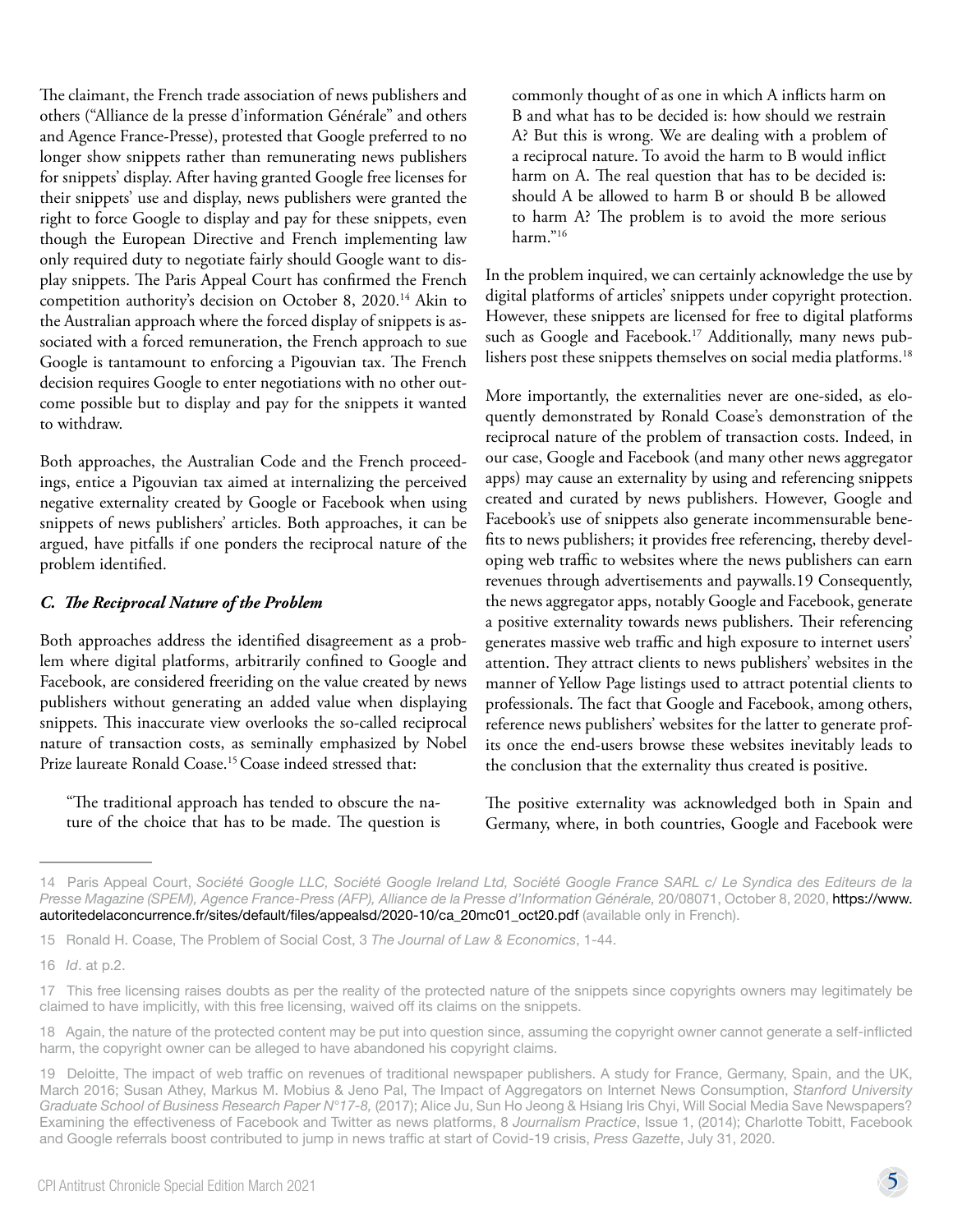required to compensate for the news snippets.20 Instead of forced pay, the digital platforms de-referenced and started to shut their news services in these countries. Immediately, web traffic for news publishers plummeted. Their reactions were unanimous; publishers preferred to revert to the previous situation where news aggregator apps were "freeriding" by using snippets for free. Indeed, the negative externality cost is much lower than the benefit derived from increased web traffic to the publishers due to the use of snippets. Therefore, the news publishers are the cheapest-cost avoiders here. Publishers can avoid the costs by not requesting financial compensation for the snippets and instead allowing news aggregator apps to freeride by not requesting compensation for the snippets. The cheapest-cost avoiders (i.e., news publishers) could maximize their benefits while allowing digital platforms to generate benefits. Mutual gains from bargaining over snippets' rights could be developed given the imbalance between the small costs incurred by the use of snippets (namely, opportunity costs of missed compensation) and the considerable benefits generated by these snippets (namely, increased web traffic and increased revenues).

Consequently, as Ronald Coase had argued in his seminal examples, the problem identified is reciprocal nature. Thereby, the problem at stake enables us to delineate the contours of a "Digital Coase Theorem."

#### II. THE DIGITAL COASE THEOREM

#### *A. The Problem of Transaction Costs*

In his article from 1960, Ronald Coase used the example of a neighboring property's occupation by a cattle-raiser. He considered that whenever the costs of the crop damaged are greater than the net benefits derived from the sale of the undamaged crop, then the two neighbors may enter into a mutually beneficial bargain according to which that tract of land is left uncultivated.<sup>21</sup> Coase then demonstrates that irrespective of the liability rules (whether the cattle-raiser is responsible for damages or the farmer is responsible for protecting the crop), a mutually beneficial bargain would be reached if property rights are well assigned, and transaction costs are low. Coase contemplates that the mutually beneficial outcome, which minimizes the social cost, may very well be that

the cattle-raiser pays the farmer to fence the crop since the farmer is the one who can minimize the costs most cheaply. However, the traditional approach assigns liability to the cattle-raiser to fence his land at a more significant cost than the farmer would fence his. Most fundamentally, the ideal solution envisaged by Coase is prevented from occurring in real life due to a formidable impediment present in all interactions: the presence of transaction costs. Because the cattle-raiser and the farmer may be hindered from bargaining (due to opportunism, the number of actors involved, the information asymmetries, etc.…), such Coasian bargaining cannot occur, and a less efficient solution prescribed by traditional liability rules will be enforced. This is the problem of transaction costs, whereby efficient outcomes are out-of-sight due to high transaction costs. Absent transaction costs in a theoretical world, the assignment of property rights becomes less relevant since market actors will be able to bargain over their property rights to reach efficient, mutually beneficial solutions identifying the cheapest-cost avoiders of any damage.

In our case of neighboring rights granted to news publishers, the number of news publishers and the presence of many opportunistic behaviors (such as rent-seeking practices, hold-up problems, etc.…) prevent news publishers and the digital platforms from reaching a mutually beneficial agreement where the social cost is minimized by the proper identification of the cheapest-cost avoider. Moreover, property rights are poorly assigned despite legislative attempts to clarify; neighboring rights may contradict access rights. Neighboring rights may also unduly expand the reach of copyright protection to allow for opportunistic behaviors and prevent the free use of ideas and content deliberately circulated by the content creator. Because both transaction costs are high and because property rights are poorly designed and enforced, Coasian bargaining can hardly take place in an environment where the cheapest-cost avoider may very well be the one most incentivized to adopt opportunistic behavior thanks to political sympathies.

The Coase Theorem, coined after Ronald's Coase article, which emphasized the potential for Coasian bargaining in a costless transaction world, has spurred a vast amount of literature and policy insights.22 A political Coase theorem has been proposed

<sup>20</sup>  Joan Calzada & Ricard Gil, What Do News Aggregators Do? Evidence from Google News in Spain and Germany, 39 Ma*rketing Science* 1, 134-167 (2020).

<sup>21</sup> See, more generally, Steven Medema, Richard O. Zerbe, The Coase Theorem, In *The Encyclopedia of Law and Economics*. Ed. Boudewijn Bouckaert and Gerrit De Geest. Aldershot: Edward Elgar; Steven Medema, The Coase Theorem at Sixty, 58 *Journal of Economic Literature* 4, 1045-1128 (2020).

<sup>22</sup>  For relevant reviews of literature, see Steven Medema, Richard O. Zerbe, The Coase Theorem, In *The Encyclopedia of Law and Economics*. Ed. Boudewijn Bouckaert and Gerrit De Geest. Aldershot: Edward Elga; Herbert Hovenkamp, The Coase theorem and Arthur Cecil Pigou. *Arizona Law Review* 51 (3): 633-649 (2009); Steven Medema, The Coase Theorem at Sixty, 58 *Journal of Economic Literature* 4, 1045-1128 (2020); Cento Veljanovski, The Coase theorem—The Say's law of welfare economics? *Economic Record* 53 (December): 535-541 (1977); Warren J. Samuels, The Coase theorem and the study of law and economics. *Natural Resources Journal* 14 (January): 1-33 (1974).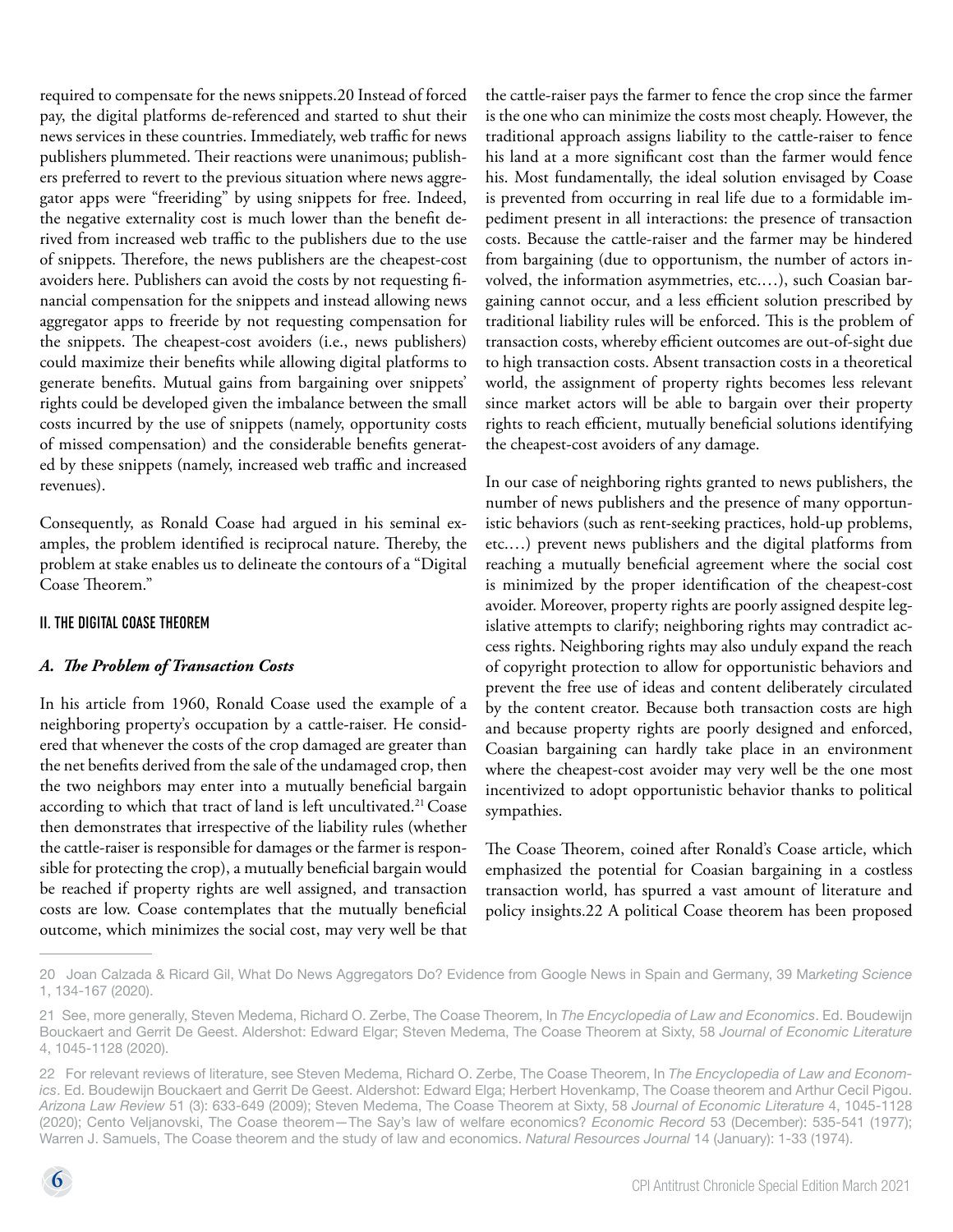in a voters' environment.23 In contrast, a linguistic Coase theorem has been suggested in a multilingual environment where bargains may take place over linguistic rights.24 Our present case may further foster Coase's legacy with a so-called Digital Coase Theorem.

#### *B. The Importance of Allocation of Rights*

Let us scrutinize the problem before us. Allocation of rights could differ depending on the outcome desired by the lawmakers.<sup>25</sup>

Under the first proposition, the rights are allocated to news publishers under a liability rule. News publishers are entitled to be compensated for any damage, use, and reproduction of any part of their created content. Copyrights and neighboring rights are enforced to the broadest extent, thereby including any use by any their content by any digital platforms. This is a liability rule assigned to news publishers where damages are acceptable subject to appropriate compensation. This liability rule is the traditional approach used in Spain and Germany.

Under the second proposition, the rights are allocated to news publishers under a property rule. News publishers are entitled to prevent any trespass by third-party onto their property, protected content, and content subject to neighboring rights. The property rule paves the way for injunctive relief claimed in courts, with the trespasser urged to no longer use protected content. The property rule both entitles for compensation against the trespasser and an order to return to the ante-trespass situation. The property rule assigned to news publishers has enabled news publishers to request injunctive reliefs against digital platforms and ultimately having the latter barred from using news publishers' snippets. This rule has never been applied since the news publishers derive benefits from the digital platforms' use of snippets as outlined above in discussing the reciprocal nature of the problem.

Under the third proposition, the rights are allocated to the news publishers as inalienable rights. Akin to the property rule, the inalienability rule proscribes trespassers to use any protected or related content and orders them to affect the situation that existed before the trespass occurred. However, the inalienability rule differs from the property rule by prohibiting news publishers from contracting and bargaining over the use of snippets by third parties. The inalienability rule prescribes that under no circumstance a news publisher can consent to have a third party using protected content, irrespective of the contractual arrangements. The inalienability rule is nowhere yet enforced,

but some advocates suggest that this rule may be desirable according to them.

Under the fourth and final proposition, the rights are allocated to the digital platforms under a liability rule. Digital platforms are entitled to use news publishers' snippets and are entitled to compensation for the benefits generated for news publishers. On the other hand, news publishers are allowed to be compensated for snippets by digital platforms. The two compensation awards are canceled out so that the party that generates more positive externality to the other party creates negative externalities. That party becomes the net benefactor of compensation from the other party. In our case, rather than having digital platforms being requested to compensate news publishers for the use of snippets, such liability rule with rights assigned to digital platforms may ultimately lead to news publishers paying (or at a minimum allowing) digital platforms for the use of snippets. Such use increases web traffic and generates advertising as well as pay-articles revenues.

#### *C. The Alternative Approach*

It must be noted that each of the propositions results in different outcomes. Contrary to the Coase Theorem, we assume that transaction costs are positive and that information is asymmetrical. Consequently, the assignment of rights matter when looking to reach an efficient solution. The efficient solution is the one where the cheapest-cost avoider mitigates the costs, and the wealth maximizer compensates the cheapest-cost avoider for the mitigation costs. In our case, it can reasonably be assumed that the cheapest-cost avoiders are the digital platforms since they can most easily mitigate the opportunity costs of not sharing news content, and thereby creating wealth through advertising and paid-articles. On the other hand, news publishers are the ones who initiate wealth-creation by creating content, and therefore they need to be optimally incentivized to create this content. They will receive the optimal incentive once they know their content will be widely shared and viewed while reaping benefits for every viewer.

Consequently, the digital platforms may hypothetically compensate news publishers for the use of protected content. In return, news publishers may compensate digital platforms for the web traffic created as part of the news referencing. Once equalized, these two compensations may reveal a net positive externality from digital platforms to news publishers' benefit because of the unequal financial flows. Therefore, should Coasian bargaining take place, a net payment from news publishers to digital plat-

<sup>23</sup>  Francesco Parisi, Political Coase Theorem, 115 *Public Choice*, 1-26 (2003).

<sup>24</sup>  Aurelien Portuese, Law and Economics of the European Multilingualism, 34 *European Journal of Law & Economics*, 249-325 (2012).

<sup>25</sup>  Guido Calabresi, A. Douglas Melamed, Property Rules, Liability Rules, and Inalienability: One View of the Cathedral, 85 *Harvard Law Review* 6, 1089-1128 (1972).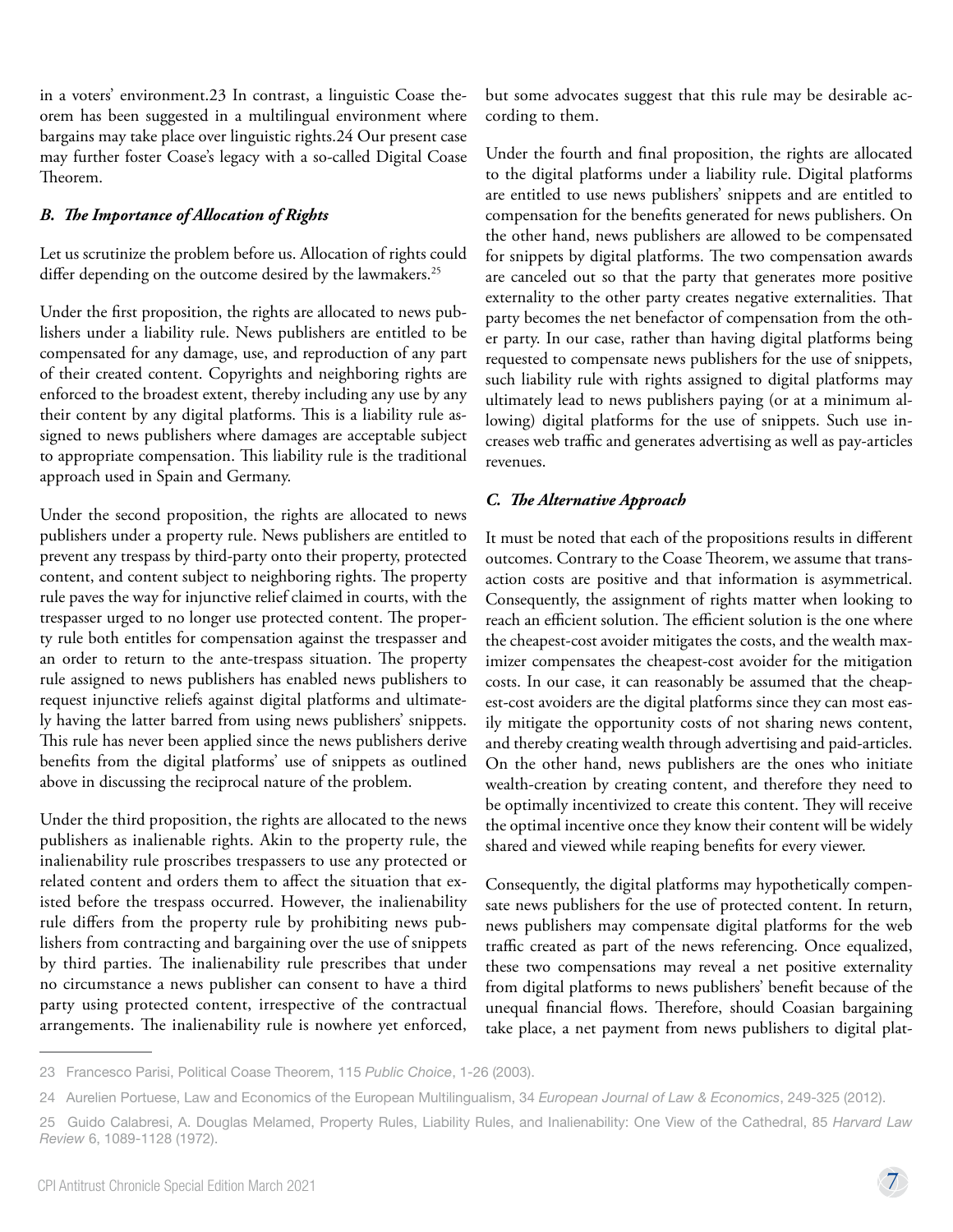forms may prove to be the most efficient outcome where the social cost is minimized, and the value creation is maximized.26

Unfortunately, not only may such an efficient outcome prove hard to materialize because of the presence of transaction costs, but most utterly, the law has increased transaction costs by promoting opportunistic behaviors. The law has indeed unreservedly sided with news publishers against digital platforms by designing a liability rule together with a Pigouvian-like tax. Not only are the identified tortfeasors compelled to pay, but they are also compelled to pay for a service they have become compelled to deliver. This socially detrimental outcome overlooks the flawed identification of tortfeasors – namely Google and Facebook – by ignoring the externalities' reciprocal nature that is inevitably generated.

On the contrary, in the presence of high transaction costs, the law should mimic Coasian bargaining, whereby an efficient outcome is reached for the benefit of social welfare and digital innovation. Reducing the cost of accessing information while ensuring that news creators are fairly remunerated should be the law's objective.

<sup>26</sup>  More generally, on the antitrust implications of Coasian bargaining, see Alan, J. Meese, Antitrust balancing in a (near) Coasean world: The case of franchise tying contracts. Michigan Law Review 95 (1): 111-165 (1996).